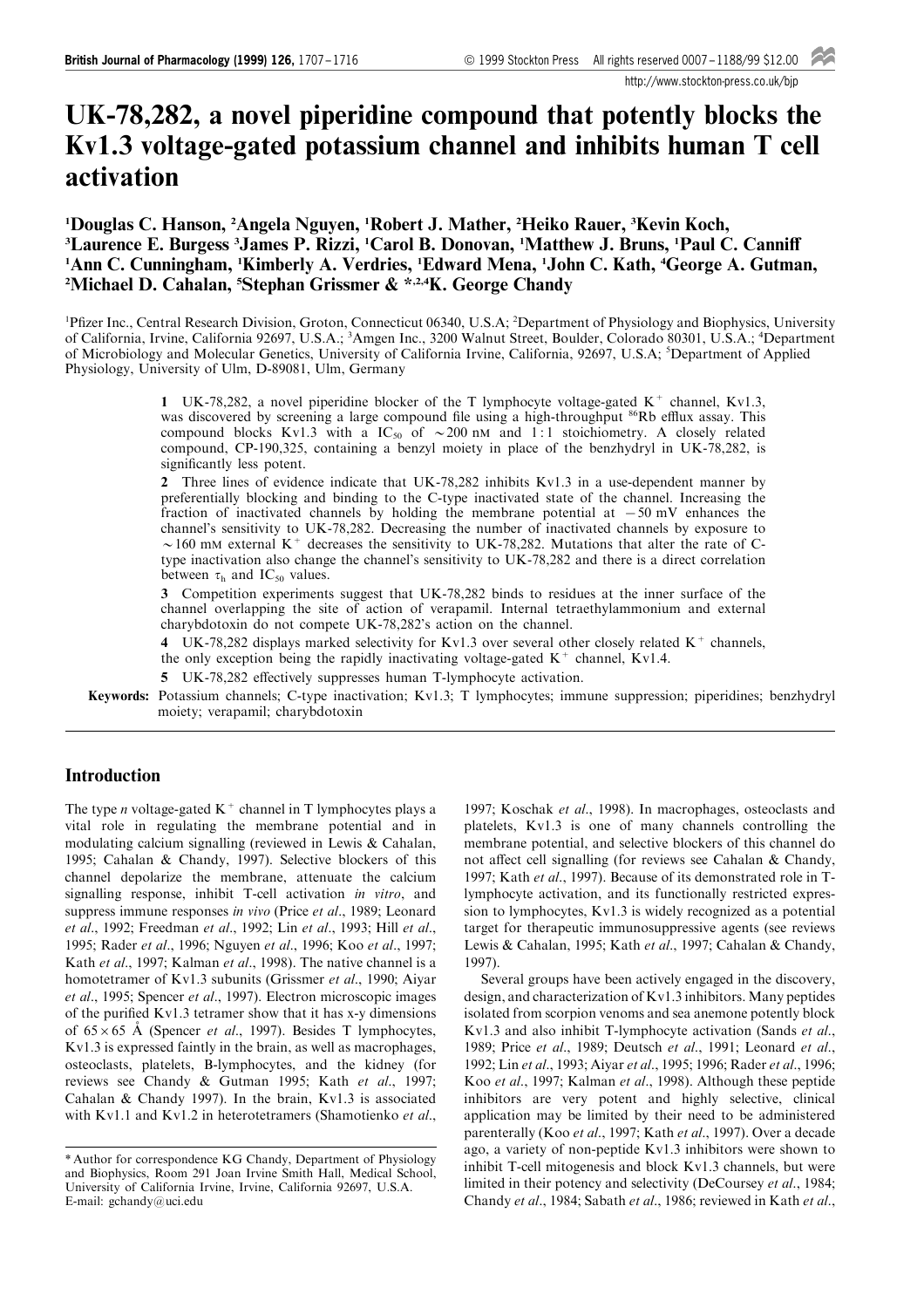1997). More recently, two groups described immunosuppressive dihydroquinoline compounds that block Kv1.3 at submicromolar concentrations by interacting with the C-type inactivated conformation of the channel (Hill et al., 1995; Nguyen et al., 1996). This finding raised the possibility of using highthroughput screening strategies to discover novel Kv1.3 inhibitors. Here we report the characterization of a piperidine blocker of Kv1.3, UK-78,282, which was discovered by screening a compound collection with a high-throughput <sup>86</sup>Rb efflux assay (Burgess et al., 1997).

# Methods

# Synthesis of UK-78,282 and CP-190,325

UK-78,282 (4-[diphenylmethoxymethyl]-1-[3-(4-methoxyphenyl)-propyl]-piperidine) and the analogue, CP-190,325 (4- [benzylmethoxymethyl]-), were synthesized as previously described (Burgess et al., 1997). Purification of these compounds was accomplished by recrystallization from ethanol and/or column chromatography. All compounds were fully characterized by proton NMR, carbon NMR, and mass spectroscopy.

# Chemicals and solutions

For patch-clamp recording studies, cells were bathed in mammalian Ringer solution  $(290 - 320 \text{ mOsm})$  containing (in mM): NaCl 160, KCl 4.5, CaCl<sub>2</sub> 2, MgCl<sub>2</sub> 1, HEPES 5 (4-2hydroxyethyl-1-piperazineethanesulphonic acid) adjusted to pH 7.4 with NaOH. The internal pipette solution  $(290 -$ 320 mOsm) contained (in mM):  $KF$  134,  $MgCl<sub>2</sub>$ , HEPES 5, CaCl<sub>2</sub> 1, and EGTA 10 (ethylenebis[oxyethylene-nitrilo]tetracetic acid), adjusted to pH 7.2 with KOH. A syringe-driven perfusion system was used to exchange the bath solution. The following reagents were purchased from the vendors indicated in parentheses: kaliotoxin (KTX; Peptides International, Louisville, KY, U.S.A.), phorbol myristate acetate (PMA; Sigma Chemicals, St. Louis, MO, U.S.A.), ionomycin, (Calbiochem, San Diego, CA, U.S.A.), phytohemagglutinin (PHA; Murex Diagnostics, Dartford, England), anti-CD25 antibody (Immunotech, Westbrook, ME, U.S.A.), <sup>3</sup>H-thymidine and <sup>86</sup>RbCl (NEN, Cambridge, MA, U.S.A.), and Ficoll-Paque (Pharmacia, Piscataway, NJ, U.S.A.). For the  $K_{Ca}$ channel studies, the pipette solution  $(290 - 320 \text{ mOsm})$  contained (in mM):  $K^+$ -aspartate 150, MgCl<sub>2</sub> 2, HEPES 5, EGTA 10, CaCl<sub>2</sub> (free pCa  $\sim$  6) 8.7, final pH 7.2.

# Cell lines

Rat basophilic leukaemia (RBL) cells, maintained in EMEM supplemented with 10% heat-inactivated foetal calf serum and 1% L-glutamine, were plated onto glass coverslips 1 day prior to use for electrophysiological experiments. Louckes cells were grown in RPMI-1640 with 10% heat-inactivated foetal bovine serum, 100 units ml<sup>-1</sup> penicillin, 100  $\mu$ g ml<sup>-1</sup> streptomycin, 100  $\mu$ M MEM non-essential amino acids, 25 mM HEPES, and 2 mM L-glutamine. The COS-7 and L929 cell lines were grown in DMEM (high glucose) with the same additives as above. Foetal bovine serum was obtained from Hyclone (Logan, UT, U.S.A.), and media and additives were obtained from Biowhittaker (Walkersville, MD, U.S.A.). Cell lines stably expressing Kv1.1, Kv1.2, Kv1.3, Kv1.5, and Kv3.1 have been previously described (Grissmer et al., 1994; Nguyen et al., 1996) and were maintained in DMEM containing 10% foetal

calf serum and G418  $(1 \text{ mg ml}^{-1})$  (GIBCO, Grand Island, NY, U.S.A.).

# Purification of T cells

Human T lymphocytes, separated as described previously (Nguyen et al., 1996), were resuspended in medium (RPMI-1640 containing 10% heat-inactivated foetal calf serum, HEPES 25 mM, L-glutamine 2 mM, non-essential amino acids 100  $\mu$ M, 100 units ml<sup>-1</sup> penicillin, and 100  $\mu$ g ml<sup>-1</sup> streptomycin) and used in activation assays.

## Activation of human T cells by PHA or ionomycin/PMA

Human T cells were added to a 96-well plate  $(125 \mu)$  total volume,  $1.25 \times 10^5$  cells well<sup>-1</sup>) and incubated with Kv1.3 blockers for 15 min at room temperature. Following the addition of ionomycin  $(15.6 \text{ ng well}^{-1})$  and PMA  $(0.625 \text{ ng}$ well<sup>-1</sup>), or PHA (0.25  $\mu$ g well<sup>-1</sup>), cells were incubated for 24 h at 37°C and then pulsed with <sup>3</sup>H-thymidine (1  $\mu$ Ci ml<sup>-1</sup>; 25  $\mu$ l well<sup>-1</sup>) for 18 h. The cells were then harvested using a TOMTEC Mach-2 harvester (TOMTEC International, Orange, CT, U.S.A.). Control wells contained T lymphocytes with and without stimulants and without test compound. Duplicate plates were set up to harvest the supernatants for interleukin-2 (IL-2) measurements. IL-2 plates were spun at  $200 \times g$  for 10 min at room temperature and the supernatants were stored at  $-20^{\circ}$ C until analysed with IL-2 ELISA kits (R) & D Systems, Minneapolis, MN, U.S.A.).

# IL-2 receptor (IL-2R) expression

Purified human T cells  $(10^6 \text{ cells } \text{ml}^{-1})$  were stimulated with 125 ng ml<sup>-1</sup> ionomycin and 5 ng ml<sup>-1</sup> PMA at 37°C. At indicated times, cells were removed from culture and stained for IL-2R expression using anti-human CD25 (IL-2R a-chain) and analysed with a FACScan flow cytometer (Becton Dickinson, San Jose, CA, U.S.A.). Hydroxyurea (5 mg ml<sup>-1</sup>), a cell-cycle S phase blocker, was used as a control for cell-cycle studies.

# $86$ Rb efflux screen (Nguyen et al., 1996)

Purified human T cells  $(10^7 \text{ cells m}1^{-1})$  in culture medium were incubated with <sup>86</sup>RbCl (10 mCi ml<sup>-1</sup>) for 18 h at 37°C in 5%  $CO<sub>2</sub>$ , then washed in low K<sup>+</sup> buffer (4.5 mM K<sup>+</sup> in HBSS buffer, prepared according to the GIBCO manual) and resuspended at  $5.5 \times 10^6$  cells ml<sup>-1</sup> in low K<sup>+</sup> buffer. Fifty  $\mu$ l of the cell suspension was incubated for 15 min at ambient temperature with 10  $\mu$  of the test compound (in low K<sup>+</sup> buffer) in each well of a Millipore Multiscreen 96 well 0.65 micron filtration plate (cat.  $#$  MADV-N65-50, Millipore, Bedford, MA, U.S.A.). The mixture was then incubated for 20 min with 125  $\mu$ l well<sup>-1</sup> of high K<sup>+</sup> buffer (140 mm K<sup>+</sup> in HBSS, prepared by replacing NaCl with KCl) to initiate <sup>86</sup>Rb efflux via membrane depolarization, and filtered with a TV-1 vacuum transfer manifold (Pall Trinity Micro Corp., Cortland, NY, U.S.A.) into standard 96-well microtiter plates (Costar, Cambridge, MA, U.S.A.); 100  $\mu$ l of filtrate was removed from each well, mixed with 3 ml of scintillation cocktail, and counted in a Beckman LSC liquid scintillation counter for 1 min.

# $^{125}$ I-ChTX binding assay (Nguyen et al., 1996)

Kv1.3 was heterologously expressed in HeLa cells using the vaccinia virus system (Spencer et al., 1997). These cells were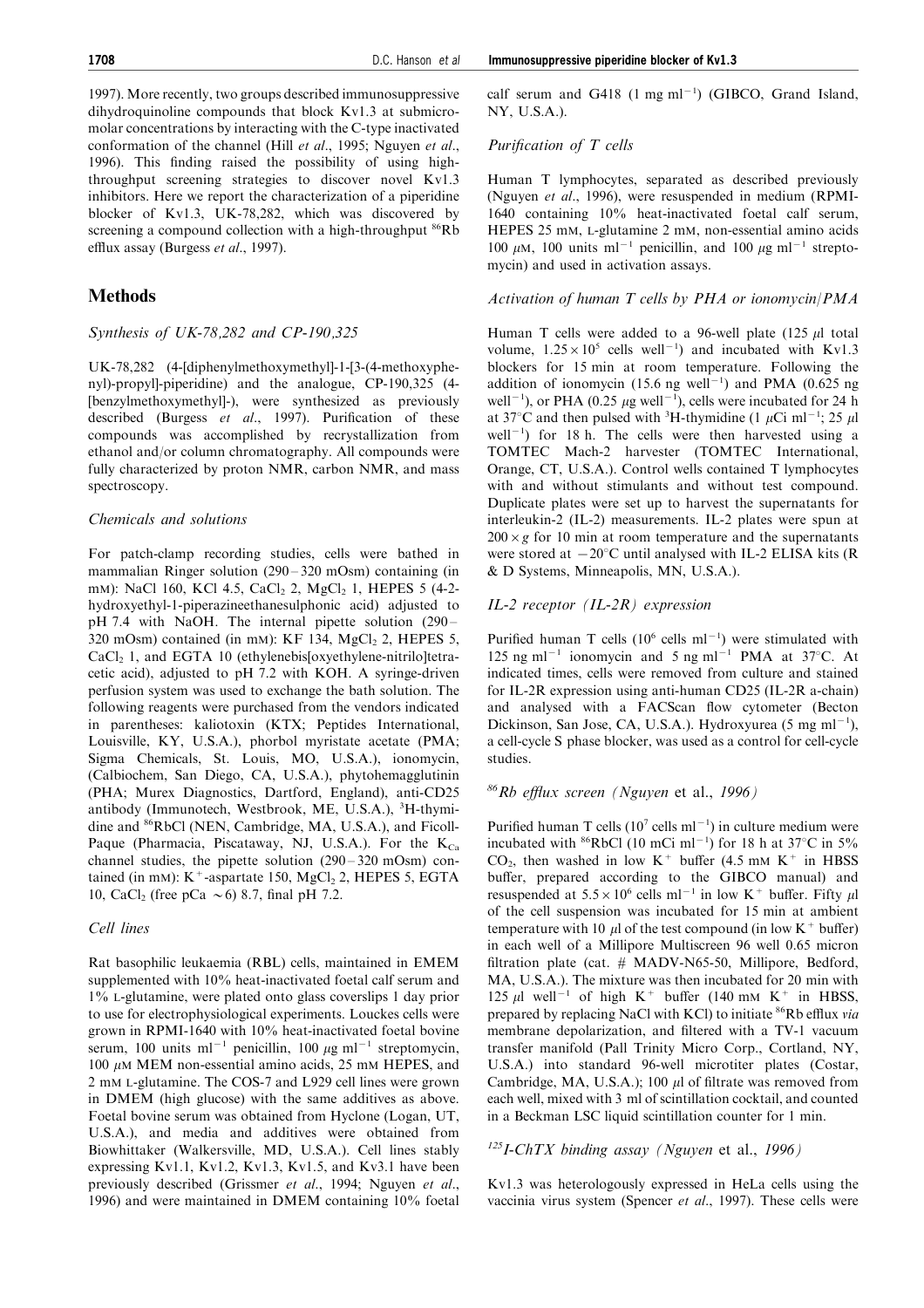incubated in normal ionic strength buffer (in mM): (NaCl 150, KCl 5, NaHEPES 10, glucose 6, pH 7.4) with 25 pM  $^{125}$ I-ChTX (custom iodinated by Amersham, Arlington Heights, IL, U.S.A.) and increasing concentrations of either cold ChTX  $(0 - 100 \text{ nm}$ ; Peptides International, Louisville, KY, U.S.A.) or the test compound, in a total volume of 800  $\mu$ l. Test compounds were added 15 min before the radioiodinated toxin-probe and incubation was carried out on a rotary shaker for 1 h at ambient temperature. Binding was stopped with 4 ml of ice-cold quench buffer (NaCl 200 mM, HEPES 20 mM, pH 7.4). Cells were collected using a Hoefer filtration device (model FH224V, Hoefer Scientific Instruments, San Francisco, CA, U.S.A.) on GF/C filters (Whatman Inc., Fairfield, NJ, U.S.A.) that were pre-soaked in 0.3% polyethyleneimine in ultrapure water for 15 min. Filters were counted for 1 min with a Beckman 5500 gamma counter. Unlabelled ChTX inhibited binding of <sup>125</sup>I-ChTX with an average  $IC_{50}$  value of  $0.55 \pm 0.12$  nM (n=13). The average c.p.m. of <sup>125</sup>I-ChTX bound in the absence of cold ChTX was  $4546 \pm 344$  (s.e.mean,  $n=22$ ) and the average c.p.m. in the presence of 100 nM cold ChTX was  $848 + 25$  (s.e.mean,  $n = 22$ ).

#### Electrophysiological analysis

Kv1.4, 1.6, Kv3.1, 3.2, 3.4, and 4.2, and all of the murine Kv1.3 mutants and the other channel constructs used in this study have been described previously (Grissmer et al., 1994; Nguyen et al., 1996; Rauer & Grissmer, 1996; Jäger et al., 1998). cRNA was transcribed in vitro (Stratagene, La Jolla, CA, U.S.A.), microinjected into RBL cells (Ikeda et al., 1992; Nguyen et al., 1996; Rauer & Grissmer, 1996; Jäger et al., 1998) and electrophysiologically characterized by patch-clamp recording in the whole-cell configuration as described previously. Patch-clamp recordings of purified human T lymphocytes or T-lymphoblasts (cells stimulated for  $2-4$  days with 2  $\mu$ g ml<sup>-1</sup> PHA) were performed in the whole-cell mode or in inside-out patch measurements as described previously (e.g. Nguyen et al., 1996; Rauer & Grissmer, 1996). Seriesresistance compensation (80%) was employed if the current exceeded 2 nA. Capacitative and leak currents were subtracted using the P/8 procedure. The holding potential in all experiments was  $-80$  mV, unless otherwise indicated, and the depolarizing potential was  $+40$  mV. The depolarizing duration was 200 ms, unless otherwise indicated, and the interpulse interval was 30 s.

For inside-out patch experiments, the bath solution contained (in mM): K-aspartate 164.5, CaCl<sub>2</sub> 1, MgCl<sub>2</sub> 2, HEPES 10; EGTA 10; adjusted to  $pH = 7.2$  with KOH. The pipette solution was Normal Ringer.

# $3H$ -desmethoxyverapamil binding to Lewis rat cardiac calcium channels

Lewis rats (Charles River Labs, Portage, MI, U.S.A.) were sacrificed and cardiac tissues obtained. The hearts were homogenized in 20 volumes of 320 mM sucrose with a Polytron for  $\sim$  30 s, and the homogenate centrifuged at 3200 r.p.m. for 10 min. The membrane fraction, collected after an 18,000 r.p.m. spin, was resuspended in HEPES 50 mM, pH 7.4. and kept on ice. The membrane fraction was aliquoted into tubes  $(750.1/tube)$  and incubated at room temperature for 60 min with 150·1 <sup>3</sup>H-desmethoxyverapamil (Amersham TRK834, Arlington Heights, IL, U.S.A.) (final concentration 0.25 nM) and either UK-78,282 or the buffer  $(100.1/\text{tube})$ . Incubation was rapidly terminated by rapid filtration under vacuum through Whatman GF/B filters (VWR, Boston, MA, U.S.A.)

(pre-soaked in 1% polyethylenimine, Sigma Chemical Co., St. Louis, MO, U.S.A.) and rinsed three times with 4 ml of 50 mM NaCl. Non-specific binding was determined by the addition of 10  $\mu$ M unlabelled verapamil (Sigma Chemical Co.). The filters were soaked in 7 ml Ready-Safe scintillation fluid (Beckman Instruments, Fullerton, CA, U.S.A.), vortexed and allowed to sit overnight to extract radioactivity. Quantification of radioactivity was determined by liquid scintillation counting. Data were expressed as  $IC_{50}$  values (the concentration of compound required to inhibit  $50\%$  of the specific binding).

## **Results**

#### UK-78,282 is a potent use-dependent blocker of Kv1.3

Figure 1 shows the structure of UK-78,282 along with that of an analogue, CP-190,325, differing only in the type of alkoxymethyl substituent at position 4; CP-190,325 has a benzyl moiety in place of the benzhydryl group in UK-78,282. Drug potency against the Kv1.3 channel was measured using three independent assays: patch-clamp recording, inhibition of  $125$ I-ChTX binding, and  $86$ Rb efflux; we found correspondence between the  $IC_{50}$  values measured by these three methods (Table 1). Detailed biophysical and physiological studies were conducted on UK-78,282. Externally applied drug blocked Kv1.3 peak currents in human peripheral blood T lymphoblasts in a concentration-dependent manner (Figure 2A), with an IC<sub>50</sub> value of  $202+25$  nM (mean + s.e.mean,  $n=14$ ) (Table 1) and a drug:channel stoichiometry of  $1:1$  (Figure 2B). Similar  $IC_{50}$  values were obtained when the drug was tested on Kv1.3 channels expressed either in RBL  $(IC_{50} = 333 + 28 \text{ nM})$ ,  $n=6$ ) or stably transfected L929 cells  $(IC_{50} = 280 \pm 40, n=3)$ (Table 2). Depending on the assay, CP-190,325 blocked Kv1.3



Figure 1 Chemical structures of UK-78,282 and CP-190,325.

**Table 1** Inhibition of Kv1.3 currents, <sup>86</sup>Rb Efflux and <sup>125</sup>I-ChTX binding\*

| Compound   | Patch Clamp          | $86$ Rb efflux       | $^{125}$ I-ChTX binding |
|------------|----------------------|----------------------|-------------------------|
|            | $IC_{50}$ ( $\mu$ M) | $IC_{50}$ ( $\mu$ M) | $IC_{50}$ ( $\mu$ M)    |
| UK-78.282  | $0.20 + 0.03$ (14)   | $0.4 + 0.2$ (35)     | $0.7 + 0.2(6)$          |
| CP-190.325 | $2.3 \pm 0.3$ (3)    | $1.9 \pm 0.6$ (4)    | $4.4 \pm 0.6$ (4)       |

\*Patch clamp studies were performed with human T-cell<br>blasts; <sup>86</sup>Rb efflux studies with human T cells and <sup>125</sup>I-ChTX binding studies with vaccinia virus infected HeLa cells overexpressing Kv1.3 as described in Methods. Mean $\pm$ s.e.mean  $IC_{50}$  values are shown and the number of independent experiments are indicated is parenthesis.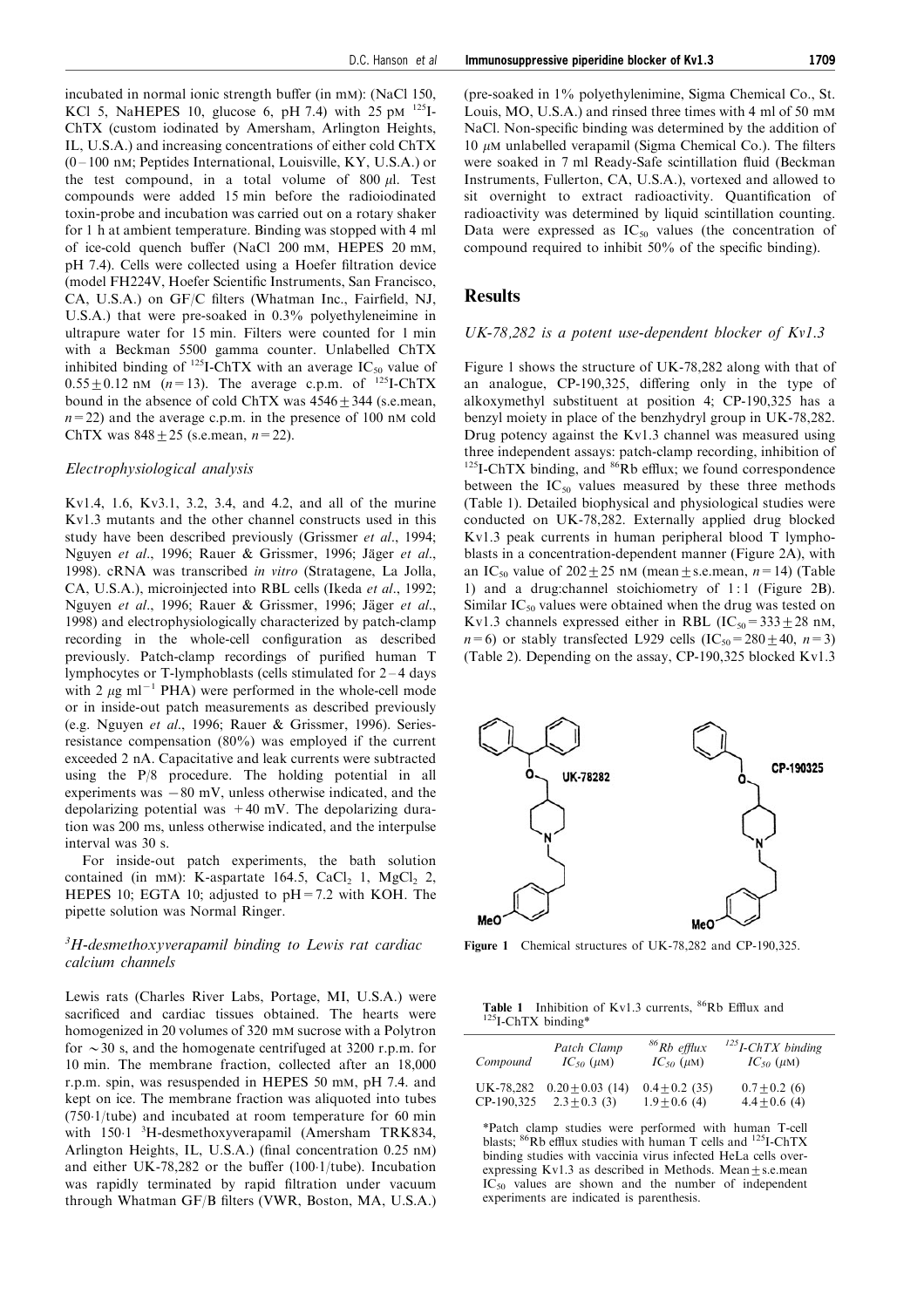channels between  $5-12$  fold less potently than UK-78,282, suggesting that the benzhydryl moiety at position four might be important for blockade.



Kv1.3 currents in human peripheral blood T lymphocytes studied in the whole cell configuration and blocked with drug applied to the external bath. (B) Hill plot of these data showing a stoichiometry of one drug per channel.

|          | <b>Table 2</b> UK-78,282 blockade of various potassium |  |  |
|----------|--------------------------------------------------------|--|--|
| channels |                                                        |  |  |

| Cloned $K^+$ channels |                 | UK-78282                        |
|-----------------------|-----------------|---------------------------------|
| Kv1 Family            | Channel         | $(IC_{50} \pm s.e. mean \mu M)$ |
|                       | Kv1.1           | $22 \pm 8.5$ (3)*               |
|                       |                 |                                 |
|                       | Kv1.2           | $2.9 + 1.3(3)$                  |
|                       | Kv1.3           | $0.28 + 0.04(3)$                |
|                       | Kv1.4           | $0.17 + 0.03(3)$                |
|                       | Kv1.5           | $70 + 22(3)$                    |
|                       | Kv16            | $31 \pm 10$ (3)                 |
| Kv3 Family            |                 |                                 |
|                       | Kv3.1           | $11 \pm 4$ (3)                  |
|                       | Kv3.2           | $127 \pm 23$ (2)                |
|                       | Kv3.4           | $37 + 10(4)$                    |
| Kv4 Family            |                 |                                 |
|                       | Kv4.2           | $10 \pm 8.2$ (3)                |
| $K_{Ca}$              |                 |                                 |
|                       | T-cell $K_{Ca}$ | >30(3)                          |
|                       |                 |                                 |

\*Numbers in parenthesis indicate number of cells studied.

UK-78,282, at a concentration (1  $\mu$ M) which blocks almost all the Kv1.3 current, required multiple openings of the channel to reach steady-state block, a phenomenon termed 'use-dependent inhibition'. The time required to achieve steady-state block depended on the duration of the depolarizing pulse (Figure 3). When repeated depolarizing pulses of 200 ms duration (to  $+40$  mV at 30 s intervals) were applied from a holding potential of  $-80$  mV, steady-state block was reached in  $\sim$  200 s. Shortening the pulse duration to 20 ms significantly lengthened the time ( $\sim 600 \text{ s}$ ) to reach steady-state block (Figure 3). This result suggests that UK-78,282 blocks a post-activation state, possibly the open and/or inactivated conformations of the channel.

# Sensitivity of the Kv1.3 channel to block by UK-78,282 is dependent on its ability to undergo C-type inactivation

Voltage-gated  $K^+$  channels inactivate via two distinct mechanisms. N-type inactivation, involves a tethered ball in the amino terminus interacting with and blocking the inner mouth of the pore (see review by Chandy & Gutman, 1995). In contrast, C-type inactivation involves a conformational change resulting in the closure of the external mouth of the channel pore (Grissmer & Cahalan, 1989a,b; Busch et al., 1991; Lopez-Barneo et al., 1993; Panyi et al., 1995; Ogielska et al., 1995; Levy & Deutsch, 1996; Liu et al., 1996; Nguyen et al., 1996; Jäger et al., 1998). Kv1.3 exhibits only C-type inactivation (Cahalan et al., 1985; Grissmer & Cahalan, 1989a,b; Busch et al., 1991; Panyi et al., 1995; Levy & Deutsch, 1996; Nguyen et al., 1996; Jäger et al., 1998). If UK-78,282 binds to the C-type inactivated conformation, then removal or slowing of inactivation should reduce the sensitivity of Kv1.3 to this drug by decreasing the substrate for drug-binding (i.e. the fraction of channels in the inactivated conformation). On the other hand, if UK-78,282 binds primarily to the open conformation of the channel, changing C-type inactivation should have no effect on drug potency. We used three approaches to distinguish these two possibilities.

Holding at  $-50$  mV increases sensitivity to UK-78,282 As a Figure 2 (A) UK-78,282 blocks Kv1.3 from the outside. Typical first test of this idea, we examined the effect of changing the



Figure  $3$  (A) Effect of duration of depolarizing pulse on time to reach steady-state block. A human T lymphoblast was patch-clamped in the whole-cell configuration and  $1 \mu M$  of UK-78,282 was applied to the external bath solution. Abscissa: time after drug addition. Ordinate: ratio of current at time  $t$  versus time 0. Holding potential= $-80$  mV; depolarizing potential= $+40$  mV; depolarizing durations = 20 ms or 200 ms, interpulse interval = 30 s. 200 ms:  $n=9$ cells; 20 ms:  $n=4$  cells.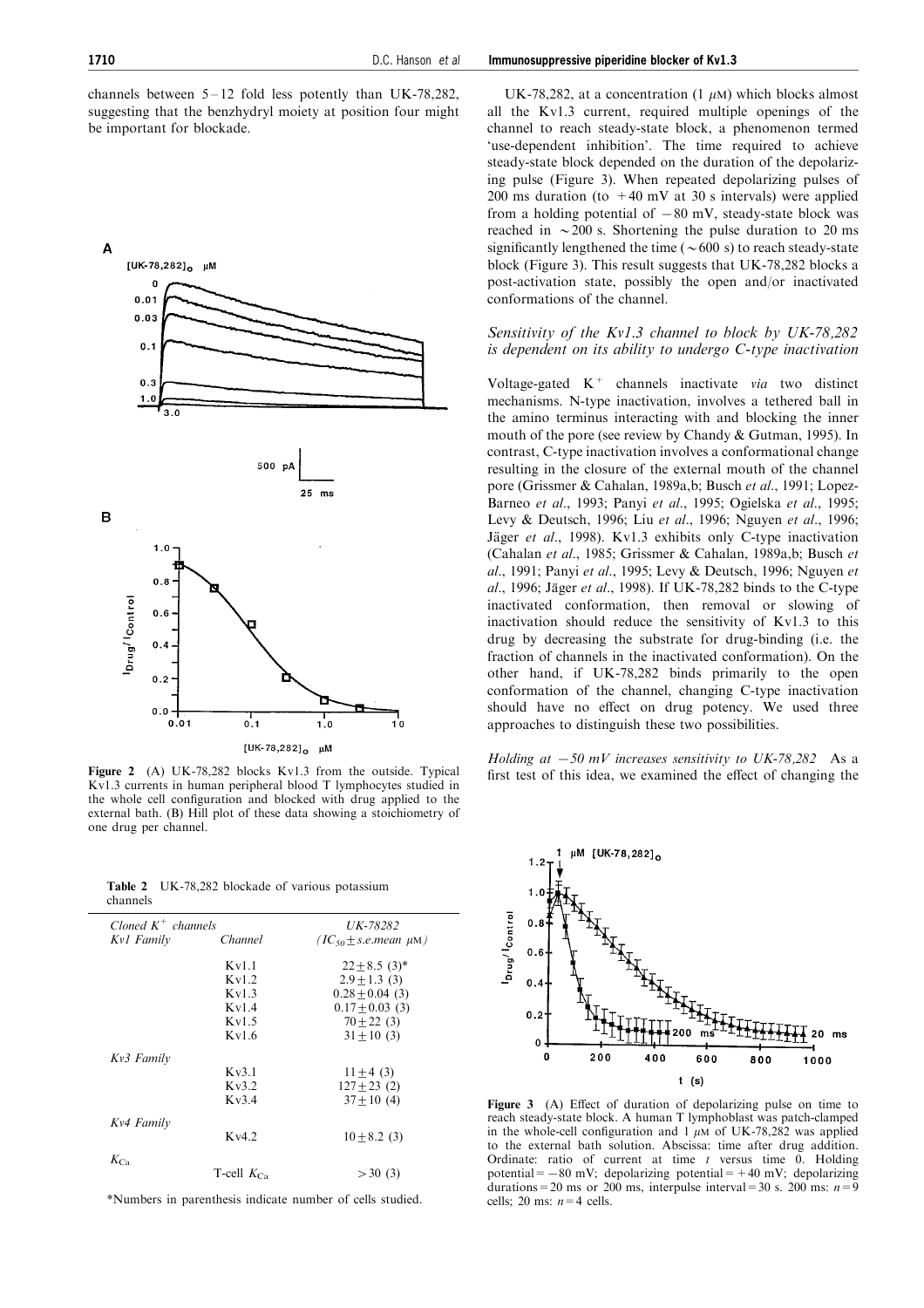holding potential from  $-80$  to  $-50$  mV on the sensitivity of the Kv1.3 channel to UK-78,282. The depolarized holding potential would significantly increase the proportion of channels in the inactivated conformation by slowing recovery from inactivation without changing the open duration (Cahalan et al., 1985; Grissmer & Cahalan, 1989a,b; Busch et al., 1991; Panyi et al., 1995; Levy & Deutsch, 1996; Nguyen et al., 1996; Jäger et al., 1998). As shown in Figure 4, the Kv1.3 channel was more sensitive to block by UK-78,282 at  $-50$  mV compared to  $-80$  mV, suggesting that the drug preferentially blocks the C-type inactivated state of the channel.

 $[K^+]_0$  slows C-type inactivation and decreases sensitivity to UK-78,282 As a second test of the hypothesis, we slowed Ctype inactivation of Kv1.3 by increasing the extracellular potassium concentration (Cahalan et al., 1985; Grissmer & Cahalan, 1989a,b; Lopez-Barneo et al., 1993; Panyi et al., 1995; Levy & Deutsch, 1996; Nguyen et al., 1996; Jäger et al., 1998). Fewer Kv1.3 channels transition into the C-type inactivated conformation in the presence of 160 mM external  $K^+$  (e.g. Nguyen *et al.*, 1996). If UK-78,282 does block the Ctype inactivated conformation, as suggested by the holding potential experiment (Figure 4), exposure to high external  $K^+$ should decrease UK-78,282 potency by reducing the number of inactivated channels available for drug binding. Consistent with this prediction, 164.5 mM  $[K^+]_0$  significantly slowed inactivation of native Kv1.3, and in parallel reduced the sensitivity of this channel to UK-78,282 (Figure 5).

His<sup>404</sup>, a residue located at the entrance to the ion channel pore (Aiyar *et al.*, 1995; 1996) is the  $K^+$ -modulatory site

responsible for the slowing of C-type inactivation by 160 mM external  $K^+$  (Nguyen *et al.*, 1996). This residue, and the homologous residue in *Shaker* (Thr<sup>449</sup>), also play a critical role in the conformational change underlying C-type inactivation (Busch et al., 1991; Lopez-Barneo et al., 1993; Liu et al., 1996; Nguyen et al., 1996; Jäger et al., 1998). Replacement of His<sup>404</sup> with either a hydrophobic valine (H404V) or a polar asparagine (H404N), abrogated both the 160 mm  $[K^+]_0$ dependent slowing of C-type inactivation (Figure 6A) and the parallel decrease in UK-78,282 sensitivity (Figure 6B). These results provide further support for the notion that UK-78,282 binds to and blocks the inactivated state of the channel.

Vestibular mutations that slow  $\tau_h$  also reduce sensitivity to UK-78,282 As a third test of the hypothesis, we evaluated the sensitivity of six  $Kv1.3$  mutants with widely differing abilities to transition into the C-type inactivated state but with no differences in the open duration (Nguyen et al., 1996; Jäger et al., 1998). If our interpretation of the results presented in Figure 4 and 5 is correct, mutant channels that are able to rapidly enter the C-type inactivated conformation should be potently blocked by UK-78,282 by providing more substrate for drug binding. In contrast, mutants that exhibit little or no C-type inactivation should be less sensitive to the drug. Consistent with this prediction, the rapidly inactivating H404N and H404S mutants are more sensitive to block by UK-78,282 than slowly inactivating Kv1.3 mutants (Figure 7). A direct, although weak linear relationship  $(r=0.78)$  was noted between  $\tau_{\rm b}$  (a measure of the rate of inactivation) and the IC<sub>50</sub> values (Figure 7). A similar relationship between  $\tau_{\rm h}$  and IC<sub>50</sub>



Figure 4 Effect of varying the holding potential (as indicated) on the sensitivity to block by UK-78,282. Superimposition of Kv1.3 currents measured at holding potentials of  $-80$  mV or  $-50$  mV in the presence or absence of 250 nm UK-78,282. Pulse duration=200 ms; interpulse interval=30 s.



**Figure 5** Effect of external K<sup>+</sup> concentration ( $[K^+]_0$ ) on inactivation and sensitivity to block by UK-78,282. Superimposition of currents from Kv1.3 in K-Ringer (164.5 mM external K<sup>+</sup>) or normal Ringer (4.5 mM external K<sup>+</sup>), in the presence or absence of  $1 \mu M$  UK-78,282.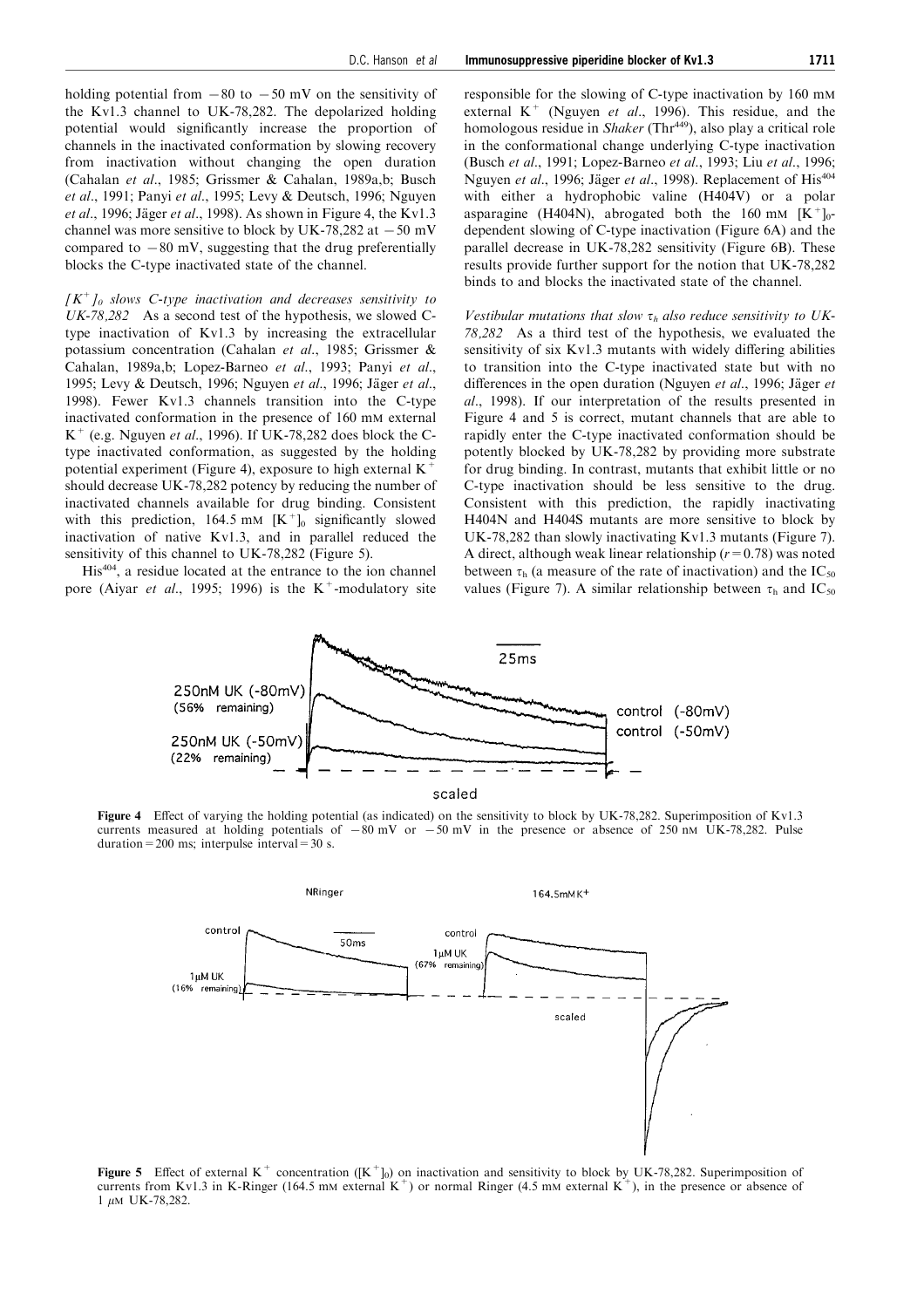values was observed for the dihydroquinoline compound, CP-339,818 ( $r=0.9$ ; dashed line in Figure 7), that selectively interacts with the C-type inactivated conformation of Kv1.3. Collectively, these results suggest that UK-78,282 preferentially binds to and blocks the C-type inactivated conformation of Kv1.3.

# UK-78,282 does not bind to residues in the external vestibule?

Because UK-78,282 competitively inhibits  $^{125}$ I-ChTX binding to its receptor in the outer vestibule of Kv1.3, this compound may interact with vestibular residues that become exposed to solvent in the C-type inactivated conformation. Cysteinescanning mutagenesis studies on the Shaker channel show that the side chains of residues corresponding to  $Met^{403}$ ,  $His^{404}$  and  $Pro^{405}$  in Kv1.3 become more accessible to cysteine-modifying reagents in the C-type inactivated conformation compared with the closed or open states of the channel, suggesting that the conformational changes associated with C-type inactiva-



**Figure 6** Effect of external K<sup>+</sup> concentration ( $[K^+]_0$ ) on  $\tau_h$  (A) and UK-78,282 IC<sub>50</sub> values (B) using wild type (WT) Kv1.3 and two His<sup>404</sup> mutants.

tion enhance the exposure of external vestibular residues to the solvent phase (Liu et al., 1996). If a similar conformational change occurs in Kv1.3, the increased exposure of vestibular residues in the C-type inactivated state might provide binding sites for UK-78,282. For example, UK-78,282 could bind to an exposed His<sup>404</sup> via an aromatic-amino interaction, similar to the one reported between a histidine  $(His<sup>197</sup>)$  in the neurokinin-1 (NK-1) receptor and a benzhydryl in its antagonist, CP-96,345 (Fong et al., 1993). Interestingly, potency of UK-78,282 is substantially affected by substitutions at  $Kv1.3$ -position 404 in a manner analogous to the reported effects of  $His^{197}$ mutations in the NK-1 receptor on CP-96345 affinity (Table 3). In both cases, only neutral residues (Gln or Asn) maintain the amino-aromatic interaction (Fong et al., 1993; and Table 3). Replacement of this residue with Ser, Ala or Tyr produces a



similar reduction in drug affinity in both  $Kv1.3$  and the NK-1 receptor (Table 3). Replacing the benzhydryl moiety in CP-

Figure 7 Direct relationship between  $\tau_h$  for each Kv1.3 mutant and its sensitivity to block by UK-78,282 ( $IC_{50}$ ). All experiments were performed in the whole-cell mode with repeated 200-ms pulses to +40 mV at 30-s intervals. Solid regression line: all UK-78,282 data. Dashed regression line: all CP-339,818 data (Nguyen et al., 1996) included for comparison.

|                               |  | <b>Table 3</b> Block of wild type and mutant targets by Kv1.3 |  |  |
|-------------------------------|--|---------------------------------------------------------------|--|--|
| and NK-1 receptor antagonists |  |                                                               |  |  |

|                 | $NK-1$ receptor* | Kv1.3        |                      |  |
|-----------------|------------------|--------------|----------------------|--|
|                 | $CP-96,345$      |              | UK-78,282            |  |
| Residue         | $IC_{50}$ (nM)   | Residue      | $IC_{50}$ ( $\mu$ M) |  |
| His197          | 0.45             | His404       | 0.33                 |  |
| Neutral         |                  |              |                      |  |
| H197S           | 0.4              | H404N        | 0.86                 |  |
| Polar           |                  |              |                      |  |
| H197S           | 6.8              | <b>H404S</b> | 6.4                  |  |
|                 |                  | H404T        | 33                   |  |
| <i>Aromatic</i> |                  |              |                      |  |
| H197Y           | 5.2              | H404Y        | 24                   |  |
| H197F           | 1.2              |              |                      |  |
| Hydrophobic     |                  |              |                      |  |
| <b>H197A</b>    | 17               | <b>H404A</b> | 8.5                  |  |
|                 |                  | <b>H404L</b> | 23                   |  |
|                 |                  | <b>H404V</b> | 70                   |  |

\*Data from Fong et al, (1993) presented for comparison.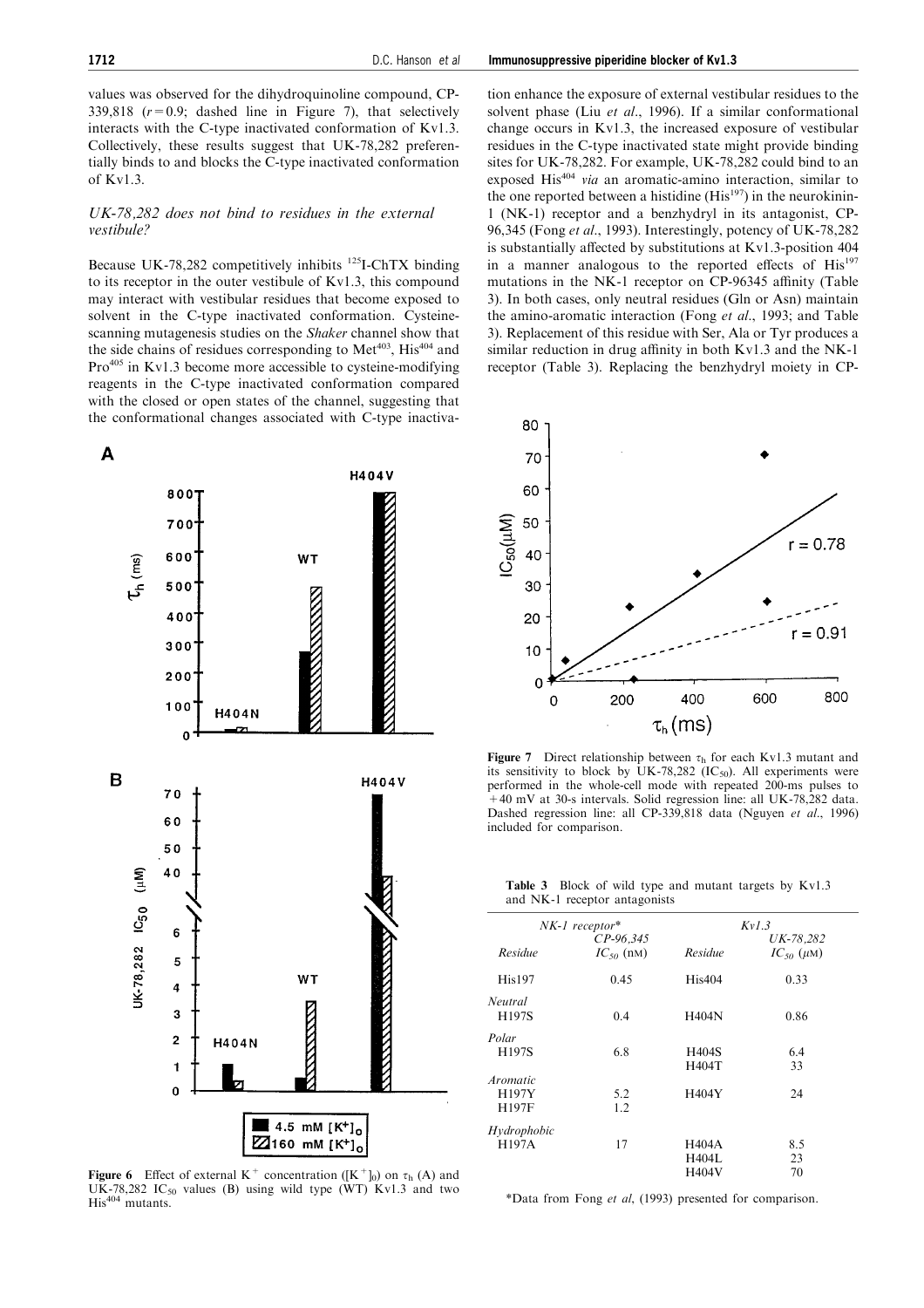96345 with a benzyl substituent produces a derivative (L703766) that is unable to associate via an amino-aromatic interaction with  $His^{197}$  in the NK1 receptor (Fong et al., 1993). Similarly, CP-190,325, a UK-78,282 derivative that contains a benzyl moiety in place of the benzhydryl group, is a significantly less potent inhibitor of Kv1.3 (Table 1). These observations support the suggestion that the imidazole of His<sup>404</sup> may be involved in an amino-aromatic interaction with the benzhydryl in UK-78,282. However, since His<sup>404</sup> mutations also alter C-type inactivation, this interpretation must be taken with caution. Another reason for caution is that UK-78,282, a highly lipophilic compound, is added to cells at least 15 min before 125I-ChTX in the binding assay, giving it enough time to cross the membrane, interact with a site internally and allosterically hinder ChTX binding. Such a cross-pore interaction has been observed between ChTX and selective small molecule antagonists of the maxi  $K_{Ca}$  channel (Knaus *et al.*, 1994).

As a further test of whether UK-78,282 binds in the external vestibule, we performed an acute competition experiment where UK-78,282  $(0.2 \mu M)$  and unlabelled

ChTX (10 nM) were applied to the external surface of Kv1.3, alone or in combination, and Kv1.3 currents were measured. If both these drugs interact with identical or overlapping sites, the normalized current reduction of one compound in the presence of the other should be predictably less than if these compounds interacted with the channel at independent sites. As shown in Figure 8A, 0.2  $\mu$ M UK-78282 reduced the current to  $\sim$  50%, consistent with the results presented in Figure 2. In a separate cell, addition of 10 nM ChTX alone reduced current to 25% (Figure 8B, middle trace). Subsequent application of 10 nM ChTX and 0.2  $\mu$ M UK-78,282 reduced the residual current by another  $50\%$  to a final value of  $12.5\%$  (Figure 8B, bottom trace), which is greater reduction than that predicted (final value of  $20\%$ ) for the two compounds binding at overlapping sites. Since the degree of reduction of current by UK-78,282 in the absence (Figure 8A) and the presence (Figure 8B) of ChTX are almost identical, these results suggest that the two compounds act at independent sites.

Table 4 Effects of UK-78,282 on human T-cell and non-T-cell proliferation, and T-cell IL2 production and IL2-R expression

| UK-78.282                                                    | $H$ -Thv                                                      | T-cells<br>$IL-2$                     | IL2R                       | Louckes                       | Non-T-cells<br>$COS-7$        | L929                        |
|--------------------------------------------------------------|---------------------------------------------------------------|---------------------------------------|----------------------------|-------------------------------|-------------------------------|-----------------------------|
| Time of addition<br>0 <sub>h</sub><br>20h<br>30 <sub>h</sub> | $2.6 \pm 0.1$ (2) <sup>*</sup><br>$7.8 \pm 2.2$ (2)<br>>21(2) | $3.6 \pm 0.2$ (2)<br>>21.17<br>>21(2) | >21(2)<br>>21(2)<br>>21(2) | $35 \pm 7(7)$<br>N.D.<br>N.D. | $35 \pm 7(7)$<br>N.D.<br>N.D. | $33 + 6(7)$<br>N.D.<br>N.D. |

\*Mean IC<sub>50</sub> values are shown $\pm$ s.e.mean and the number of independent determinations indicated in parenthesis. T-cell viability was measured by trypan blue dye exclusion. At a half-blocking dose of UK-78,282 (3  $\mu$ M) > 95% of the T cells excluded dye; 50% of the Tcells excluded dye at a drug concentration of 24  $\mu$ M.



Figure 8 Competition of UK-78,282 with external ChTX, internal TEA or external verapamil. Membrane currents were elicited in the absence and presence of 0.2  $\mu$ M UK 78.282 applied either alone (A), or in combination with either 10 nm ChTX (B), 1 mm intracellularly applied TEA, TEA<sub>i</sub>, (C), or 20  $\mu$ M verapamil (D). The dotted lines show the degree of block with compounds added alone or in combination.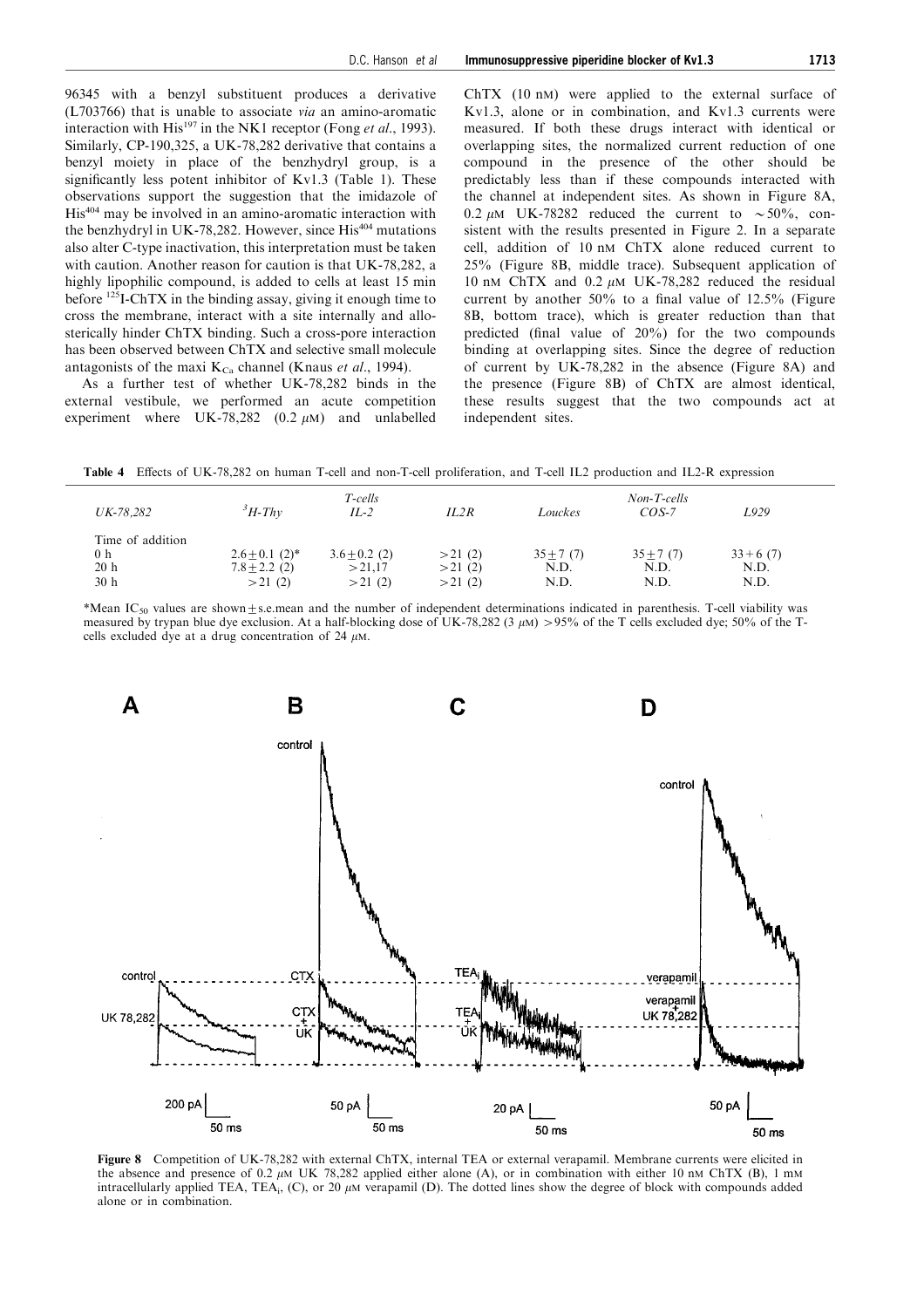UK-78,282 binds to an internal site of the channel that overlaps the site of action of verapamil, but not internal TEA

Since UK-78282 does not appear to act in the external vestibule, we applied it to the cytoplasmic surface of the channel in inside-out patches and observed rapid inhibition of Kv1.3 currents with potency  $(K_d=0.39\pm0.05 \mu M)$ ; steady-state block reached after  $183 \pm 43$  s) comparable to whole-cell studies. This suggests that UK-78,282 might bind residues on the cytoplasmic surface of the channel. Internally-applied TEA might therefore be expected to competitively inhibit UK-78,282 from binding to its receptor; internal TEA has been reported to inhibit Kv1.3 currents with a  $K_d$  of  $\sim 0.3$  mM by interacting with residues in the inner pore (Aiyar et al., 1994). We performed competition experiments to determine whether the sites of action of UK-78,282 and internal TEA overlapped. Application of internal TEA (1 mM) via the pipette solution in the whole-cell mode produced block of the current (Figure 8C, top trace). After the current reached equilibrium we applied 0.2  $\mu$ M UK-78,282 externally. As shown in Figure 8C (bottom trace), current reduction is almost identical to that in the absence of internal TEA (Figure 8A), suggesting that these two drugs act at independent sites.

As a final test, we performed competition experiments with verapamil and UK-78,282. Verapamil has been reported to interact with residues at the cytoplasmic surface of Kv1.3, at a site that overlaps that of internal TEA (Rauer & Grissmer, 1996). Addition of 20  $\mu$ M verapamil alone reduced current to  $\sim$ 28% (Figure 8D, middle trace). Subsequent application of 20  $\mu$ M verapamil and 0.2  $\mu$ M UK-78,282 reduced the residual current by only  $\sim$  25% to a final value of 21% (Figure 8D; bottom trace). This result is consistent with the two compounds competing for overlapping binding sites, since the residual current would be expected to be reduced by  $0.2 \mu M$ UK-78,282 to a final value of  $14\%$ .

#### UK-78,282 displays selectivity for Kv1.3

We tested the potency of UK-78,282 against a panel of ten related cloned  $K^+$  channel targets, nine of which were  $1-3$ orders of magnitude less sensitive to block by this compound than Kv1.3 (Table 2). In addition, the ChTX-sensitive intermediate-conductance calcium-activated  $K^+$  channel  $(K<sub>Ca</sub>)$  expressed in activated T cells was not blocked by UK-78,282 (Table 2). Since the binding site of UK-78,282 overlaps that for verapamil on the cytoplasmic surface of Kv1.3, we examined whether this compound could competitively inhibit radiolabelled verapamil binding to calcium channels in cardiac tissue. In this assay, UK-78,282 was found to be  $\sim$  20 fold more selective for Kv1.3 compared to cardiac calcium channels  $(IC_{50} = 4.4 + 2.1 \mu M; \text{ s.e. mean},$  $n=4$ ). An exception to this pattern of Kv1.3-selectivity was the rapidly inactivating voltage-gated  $K^+$  channel in cardiac and neuronal tissues, Kv1.4, whose activity resembles the neuronal after hyperpolarizing current (Stühmer et al., 1989; Ruppersberg et al., 1991; Wymore et al., 1996). This channel was blocked by UK-78,282 with a potency  $(IC_{50} = 170 \pm 30 \text{ nM}; \text{ mean} \pm \text{s.e.} \text{mean}, n=3)$  comparable to the pandinotoxin peptide inhibitors (Rogowski et al., 1996) and CP-339,818 (Nguyen et al., 1996). Interestingly, the selectivity profile of CP-339,818 (Nguyen et al., 1996) is remarkably similar to that of UK-78,282, suggesting that both these drugs that block the C-type inactivated conformation might interact with identical or overlapping sites. However, since Kv1.4 is not expressed in T lymphocytes,

UK-78,282 can serve as a pharmacological probe to study the role of Kv1.3 in T-lymphocyte activation.

# UK-78,282 suppresses human peripheral blood T cell activation

Studies with the peptide inhibitors MgTX (Leonard et al., 1992; Lin et al., 1993; Koo et al., 1997) and ShK-Dap<sup>22</sup> (Kalman et  $al., 1998$ ), and the dihydroquinoline, CP-339,818 (Hill et al., 1995; Nguyen et al., 1996), indicate that blockade of Kv1.3 alone is sufficient to suppress T-lymphocyte mitogenesis. However, other experiments with the peptide inhibitors KTX and ChTX suggest that both Kv1.3 and the intermediateconductance  $K_{\text{Ca}}$  channel may need to be blocked in order to inhibit T cell activation (Rader et al., 1996). To distinguish between these two possibilities, UK-78,282 was used as a specific pharmacological probe of Kv1.3. UK-78,282 inhibited 3 H-thymidine incorporation and IL-2 production by human peripheral blood T cells stimulated by phytohaemagglutinin (PHA) with IC<sub>50</sub> values of  $2.0 \pm 0.2 \mu M$  (n=10) and  $2.9 \pm 0.3$   $\mu$ M (n=8), respectively. As shown in Table 4, the compound was only effective at blocking IL-2 production when added together with stimulant and at blocking <sup>3</sup>H-thymidine uptake when added during the first 20 h after stimulation. These findings are compatible with cell cycle studies which indicated that UK-78,282 blocks lymphocyte activation in the late G1/early S phase of the cell cycle (data not shown).

Suppression of T cell activation by UK-78,282 is not due to a toxic effect. First, at the concentrations used in our assays, the compound did not perceptibly alter cell viability of human T lymphocytes as judged by trypan blue exclusion (Table 4). Second, UK-78,282 was a significantly weaker  $(>10 \text{ fold})$ inhibitor of <sup>3</sup>H-thymidine incorporation by non-T cells that do not express Kv1.3 (Table 3). Third, at concentrations required to effectively inhibit  ${}^{3}$ H-thymidine uptake and IL-2 production, UK-78,282 did not block IL-2 receptor expression (Table 3) or generally inhibit protein synthesis in non-T cells (data not shown). Collectively, these studies suggest that blockade of Kv1.3 alone by UK-78,282 is sufficient to suppress human  $T$ cell activation in vitro.

# **Discussion**

In this report, we characterize a novel piperidine compound, UK-78,282, discovered through a high-throughput <sup>86</sup>Rb-efflux screen. This compound potently blocks Kv1.3 (IC<sub>50</sub>  $\sim$  200 nM) and suppresses T lymphocyte mitogenesis. Three independent lines of evidence suggest that UK-78,282 preferentially blocks the C-type inactivated state of the Kv1.3 channel. First, the sensitivity of the channel to UK-78,282 is enhanced as the fraction of inactivated channels increases by changing the holding potential from  $-80$  to  $-50$  mV (Figure 4). Second, substantial reduction in the proportion of inactivated channels *via* exposure to high external  $K^+$  significantly reduces drug potency (Figures 5 and 6). Third, studies with a panel of external vestibular Kv1.3 mutants with differing abilities to undergo C-type inactivation, reveal a direct relationship between the inactivation time constant and the sensitivity to block by UK-78,282 (Figure 7). Once bound, the drug might `lock' the channel in the inactivated conformation. This notion is generally consistent with effects of vestibular mutations on the rate of C-type inactivation and their sensitivity to block by UK-78,282. Mutants containing hydrophobic residues (e.g. valine) that might prefer to be buried, transition slowly into the C-type inactivated conformation and are insensitive to block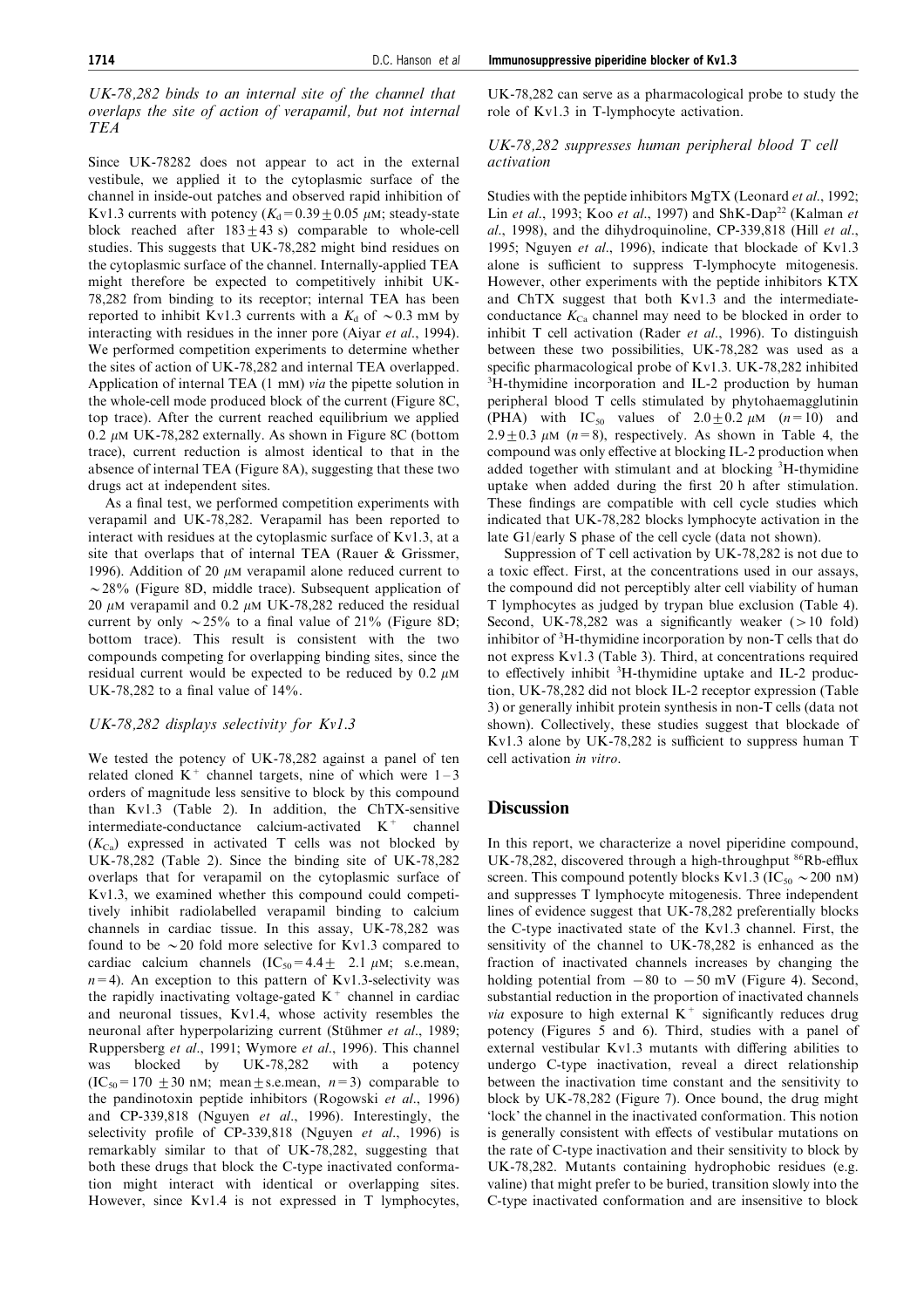by UK-78,282, possibly because the drug has lost essential binding sites on the channel.

Although our studies do not determine the precise binding site for UK-78,282, our competition experiments suggest that the site of action of this drug overlaps that of verapamil, but not internal TEA (Figure 8A, C and D). Interestingly, verapamil and internal TEA have overlapping sites of action. This suggests that the receptors for these three compounds are contiguous, with UK-78,282's receptor being at one end overlapping the receptor for verapamil, which in turn overlaps the receptor for internal TEA. If UK-78,282 binds to residues at the internal surface of Kv1.3, how does it hinder binding of radiolabeled ChTX to its receptor in the external vestibule? In the binding experiments, UK-78,282 is added at least  $15-$ 20 min prior to the toxin-probe, giving UK-78,282 enough time to cross the membrane, interact with its internal receptor, and allosterically interfere with 125I-ChTX binding to the external vestibule. Our `acute' competition experiments with unlabelled ChTX and UK-78,282 (Figure 8A and B) are compatible with this idea. Why do mutations in the external vestibule alter the channel's sensitivity to UK-78,282 if this compound binds to an internal receptor? Residues at this internal binding site may only be accessible in the C-type inactivated conformation, and mutations in the outer vestibule that remove inactivation might reduce the accessibility of these residues. In fact, mutations at the external His<sup>404</sup> position in Kv1.3 interfere with verapamil binding to residues in the inner surface of the channel, at a site overlapping that of UK-78,282 (Rauer & Grissmer, 1996). In conclusion, our results are consistent with the drug binding to residues at the cytoplasmic surface of the channel. Our studies also suggest that high-throughput screening assays based on the competition of 125I-ChTX binding to channels are capable of discovering compounds that interact with distant sites in the channel, and not necessarily in the external vestibule.

Using UK-78,282 as a pharmacological probe of Kv1.3, we demonstrated that blockade of Kv1.3 alone is sufficient to inhibit both mitogen-induced IL-2 production and  ${}^{3}$ Hthymidine incorporation, without inhibiting expression of the IL-2 receptor. This confirms earlier studies with other peptide and non-peptide inhibitors of Kv1.3 (Chandy et al., 1984; Leonard et al., 1992; Lin et al., 1993; Koo et al., 1997, Kalman et al., 1998). T-cell activation requires multiple signal transduction pathways including the activation of calcineurin by a sustained or oscillatory rise in  $[Ca^{2+}]_i$  (reviewed in Lewis & Cahalan, 1995; Cahalan & Chandy, 1997).  $Ca^{2+}$  influx for a period of hours is required for accumulation of the NF-AT transcription factor in the nucleus leading to new gene

#### References

- AIYAR, J., NGUYEN, A., CHANDY, K.G. & GRISSMER, S. (1994). The P-region and S6 segment of Kv3.1 contribute to the formation of the potassium channel pore. *Biophys. J.*,  $67$ ,  $2261 - 2264$ .
- AIYAR, J., RIZZI, J.P., GUTMAN, G.A. & CHANDY, K.G. (1996). The signature sequence of voltage-gated potassium channels projects into the external vestibule. J. Biol. Chem.,  $271$ ,  $31013 - 31016$ .
- AIYAR, J., WITHKA, J.M., RIZZI, J.P., SINGLETON, D.H., ANDREWS, G.C., LIN, W., BOYD, J., HANSON, D.C., SIMON, M., DETHLEFS, B., LEE, C-L., HALL, J.E., GUTMAN, G.A. & CHANDY. K.G. (1995). Topology of the pore-region of a  $K^+$  channel revealed by the NMR-derived structures of scorpion toxins. Neuron, 15, 1169 = 1181.
- BURGESS, L.E., KOCH, K., COOPER, K., BIGGERS, M.S., RAMCHAN-DANI, M., SMITROVICH, J.H., GILBERT, E.J., BRUNS, M.J., MATHER, R.J., DONOVAN, C.B. & HANSON, D.C. (1997). The SAR of UK-78,282: a novel blocker of human T cell Kv1.3 potassium channels. Biorganic Med. Chem. Lett.,  $7, 1047 - 1052$ .

transcription, including the IL-2 gene. The evidence is strong that  $K^+$  channel blockers indirectly inhibit the calcineurin/NF-AT pathway by depolarizing the membrane and thereby reducing the electrical driving force for  $Ca^{2+}$  entry (reviewed in Lewis & Cahalan, 1995; Cahalan & Chandy, 1997; Kath et al., 1997). Although maximal inhibition by Kv1.3 inhibitors of in vitro mitogen-stimulated <sup>3</sup>H-thymidine incorporation by human T lymphocytes is never more than  $60 - 80\%$  (e.g. Kalman et al., 1998), these blockers display clear immunosuppressive activity in vivo (Koo et al., 1997).

What are the reasons for this discrepancy between the *in vitro* and *in vivo* efficacy of Kv1.3 blockers? One possibility is that the activation signals in in vitro mitogen assays (e.g. induced by phytohaemagglutin or by a combination of phorbol esters and ionomycin) are substantially more robust than that encountered physiologically during a normal immune response in vivo. Given that the opening of a few of the 400 or more Kv1.3 channels in human T lymphocytes is sufficient to maintain an adequate membrane potential and support  $Ca^{2+}$  influx (Cahalan *et al.*, 1985; also reviewed in Lewis & Cahalan, 1995; Cahalan & Chandy, 1997), it is not surprising that half-blocking concentrations of Kv1.3 inhibitors required to suppress T-lymphocyte activation in vitro are higher than those required for channel blockade. The exact concentration of a Kv1.3 inhibitor necessary to suppress T lymphocyte activation depends upon the intensity of the activation stimulus, and on the number of Kv1.3 channels that have to be blocked to sufficiently depolarize the membrane. Studies with Kv1.3 inhibitors suggest that at least  $80 - 90\%$  of the Kv1.3 channels need to be blocked to achieve significant suppression of mitogenesis in vitro (Lewis & Cahalan, 1995; Cahalan & Chandy, 1997; Kath et al., 1997). Furthermore, small numbers of other Kv channels and  $K_{Ca}$  channels may help to buffer the membrane potential to some extent (reviewed in Cahalan & Chandy, 1997). In conclusion, UK-78,282, a reasonably potent and selective blocker of Kv1.3, might serve as an experimental tool to probe the conformational changes in the Kv1.3 channel leading to C-type inactivation and to further define the critical physiological role of Kv1.3 in T lymphocyte activation.

We thank Mr Brent Dethlefs and Dr Luette Forrest for technical assistance. Some of these studies were presented at the Keystone Meeting on Ion Channels as Therapeutic Targets, Tamarron, CO, U.S.A. Feb.  $4 - 10$ , 1996. This work was supported by grants from the NIH (AI24783, K.G. Chandy; N.S 14609, M.D. Cahalan) and Pfizer Inc. (K.G. Chandy, M.D. Cahalan, G.A. Gatman, S. Grissmer).

- BUSCH, A.E., HURST, R.S., NORTH, R.A., ADELMAN, J.P. & KAVANAUGH, M.P. (1991). Current inactivation involves a histidine residue in the pore of the rat lymphocyte potassium channel RGK5. Biochem. Biophys. Res. Commun., 179, 1384 -1390.
- CAHALAN, M.D. & CHANDY, K.G. (1997). Ion channels in the immune system as targets for immunesuppression. Curr. Opin.  $Biotechnol., 8, 749 - 756.$
- CAHALAN, M.D., CHANDY, K.G., DECOURSEY, T.E. & GUPTA, S. (1985). A voltage-gated potassium channel in human T lymphocytes. J. Physiol.,  $358$ ,  $197 - 237$ .
- CHANDY, K.G., DECOURSEY, T.E., CAHALAN, M.D., MCLAUGH-LIN, C. & GUPTA, S. (1984). Voltage-gated potassium channels are required for human T lymphocyte activation. J. Exp. Med.,  $160, 369 - 385.$